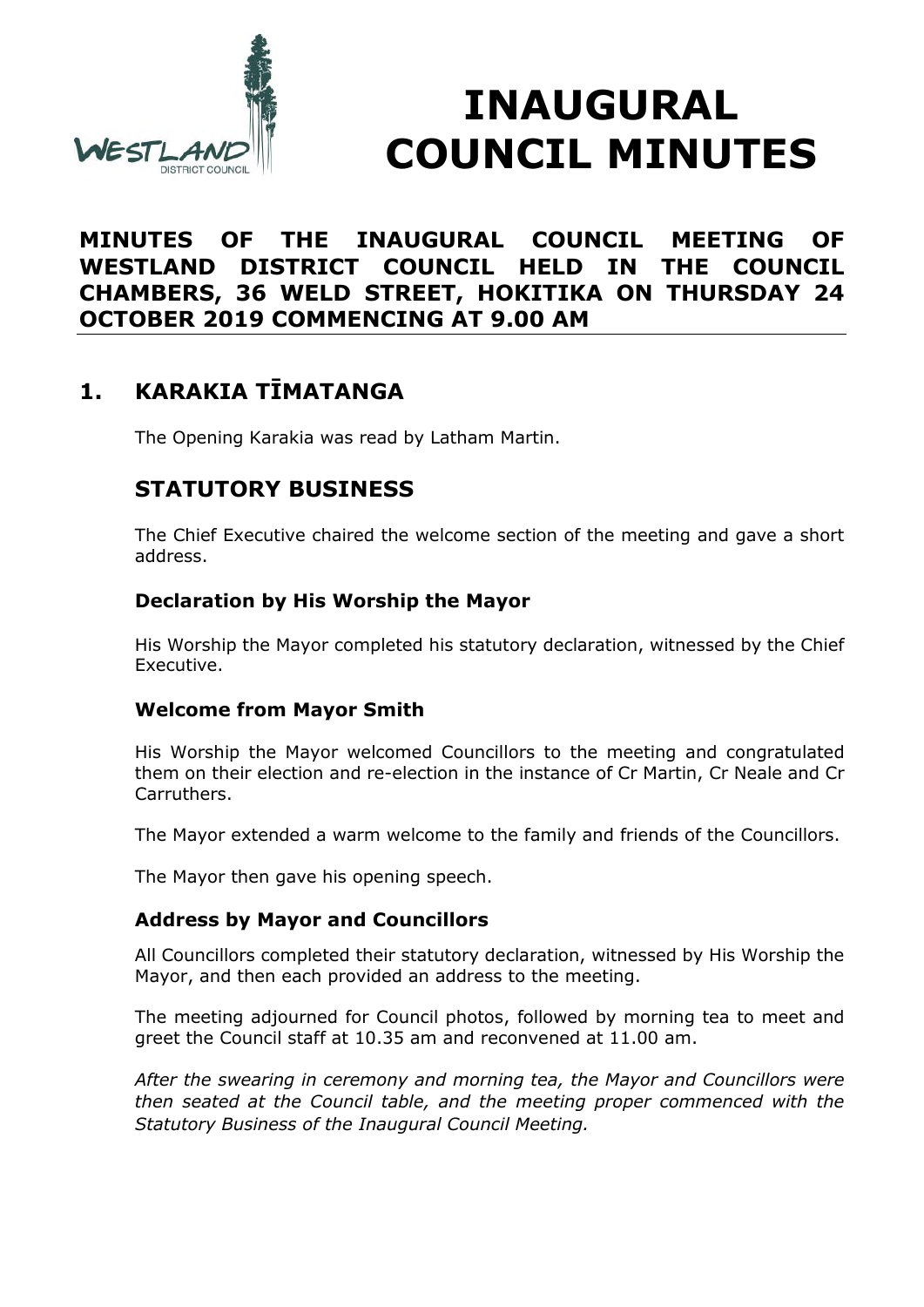#### **MEMBERS PRESENT**

| <b>Chairperson</b> | <b>His Worship the Mayor</b> |                  |
|--------------------|------------------------------|------------------|
| <b>Members</b>     | Cr Carruthers (Deputy)       |                  |
|                    | Cr Davidson                  | Cr Hart          |
|                    | Cr Hartshorne                | Cr Kennedy       |
|                    | Cr Keogan                    | <b>Cr Martin</b> |
|                    | <b>Cr Neale</b>              | Kw Tumahai       |

#### **NGĀ WHAKAPAAHA APOLOGIES**

Kw Rasmussen

Moved Cr Martin, seconded Cr Hartshorne and **Resolved** that the apology from Kw Rasmussen be accepted and received.

His Worship the Mayor asked that with Council's permission, a letter of condolence be written to Kw Rasmussen on the recent passing of her husband Ian.

#### **STAFF PRESENT**

S.R. Bastion, Chief Executive, L. Crichton, Group Manager: Corporate Services, T.A. Cook, Regulatory Services Manager; F. Scadden, Planning and Customer Services Manager; D.M. Maitland, Executive Assistant and Council Secretary, E. Rae, Strategy and Communications Advisor.

#### **2. INTEREST REGISTER**

The Interest Register was circulated and entries were completed.

#### **3. MAKING AND ATTESTATION OF DECLARATION OF MAYOR AND MEMBERS**

The Chief Executive advised that the purpose of the report was to describe the process for receiving the declarations of the Mayor and Councillors.

Moved Deputy Mayor Carruthers, seconded Cr Keogan and **Resolved** that the report "Making and Attesting Declaration of the Mayor" be received.

### **4. ADDRESS BY MAYOR AND COUNCILLORS**

The Mayor and Councillors had completed this section of the meeting.

### **5. VOTING SYSTEM FOR CERTAIN APPOINTMENTS**

The Chief Executive advised that the purpose of the report is to inform Council of the process for the election or appointment of the Deputy Mayor, the Chairperson and Deputy Chairperson of a Committee, and a representative of a local authority. Section 41A (3) of the Local Government Act 2002 empowers the Mayor: a) To appoint a deputy mayor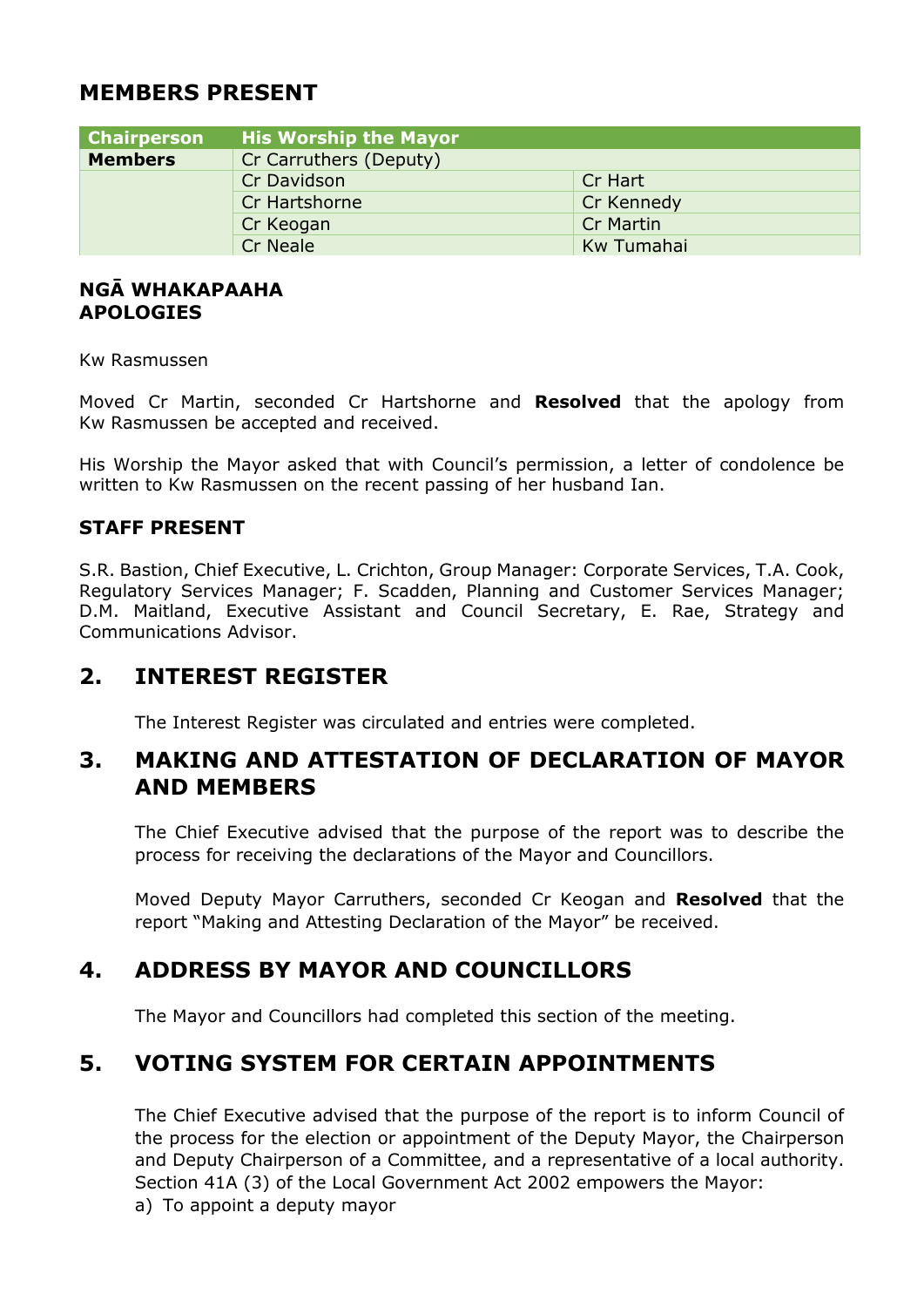- b) To establish committees of the territorial authority
- c) To appoint the chairperson of each committee established under paragraph (b), and, for that purpose, a mayor –
	- i. May make the appointment before the other members of the committee are determined; and
	- ii. May appoint himself or herself.

Moved Cr Martin, seconded Cr Neale and **Resolved** that the report 'Voting System for Certain Appointments" be received and note that His Worship the Mayor had exercised his rights under Section 41A (3) of the Local Government Act 2002.

#### **6. ELECTION OF DEPUTY MAYOR**

The Chief Executive advised that the purpose of the report is to inform Council of the requirement to elect a Deputy Mayor under Clause 17 of Schedule 7 of the Local Government Act 2002 (the Act).

Section 41A of the Local Government Act 2002 empowers the Mayor to appoint the Deputy Mayor. His Worship the Mayor had exercised this right of appointment and accordingly had appointed Cr Carruthers as Deputy Mayor.

Moved Cr Martin, seconded Cr Neale and **Resolved** that:

- A) The Report "Election of Deputy Mayor" be received.
- B) Council note that His Worship the Mayor had appointed Cr Carruthers as Deputy Mayor of Westland District Council.

#### **7. STANDING ORDERS**

The Chief Executive advised that the purpose of the report is to provide Council with information on the adoption of Standing Orders for the conduct of meetings of Council and its Committees; and that the preferred option ensures the Westland District Council Standing Orders reflect LGNZ amendments that take account of processes and procedures prescribed within legislation, while also enabling Council to determine inclusion and/or amendments to discretionary clauses.

Moved Cr Keogan, seconded Cr Kennedy and **Resolved** that:

- A) The report "Standing Orders" be received.
- B) Council adopt the Westland District Council Standing Orders as provided for under Option 1 (Reflecting LGNZ Amendments).

The following items were taken out of order for the Agenda papers:

#### **9. CODE OF CONDUCT**

The Chief Executive advised that the purpose of the report is to adopt a Code of Conduct for Westland District Council; and that the preferred option is that Council adopt the Code of Conduct Template produced by LGNZ that has been updated to reflect amendments in legislation and terminology, and also provided clearer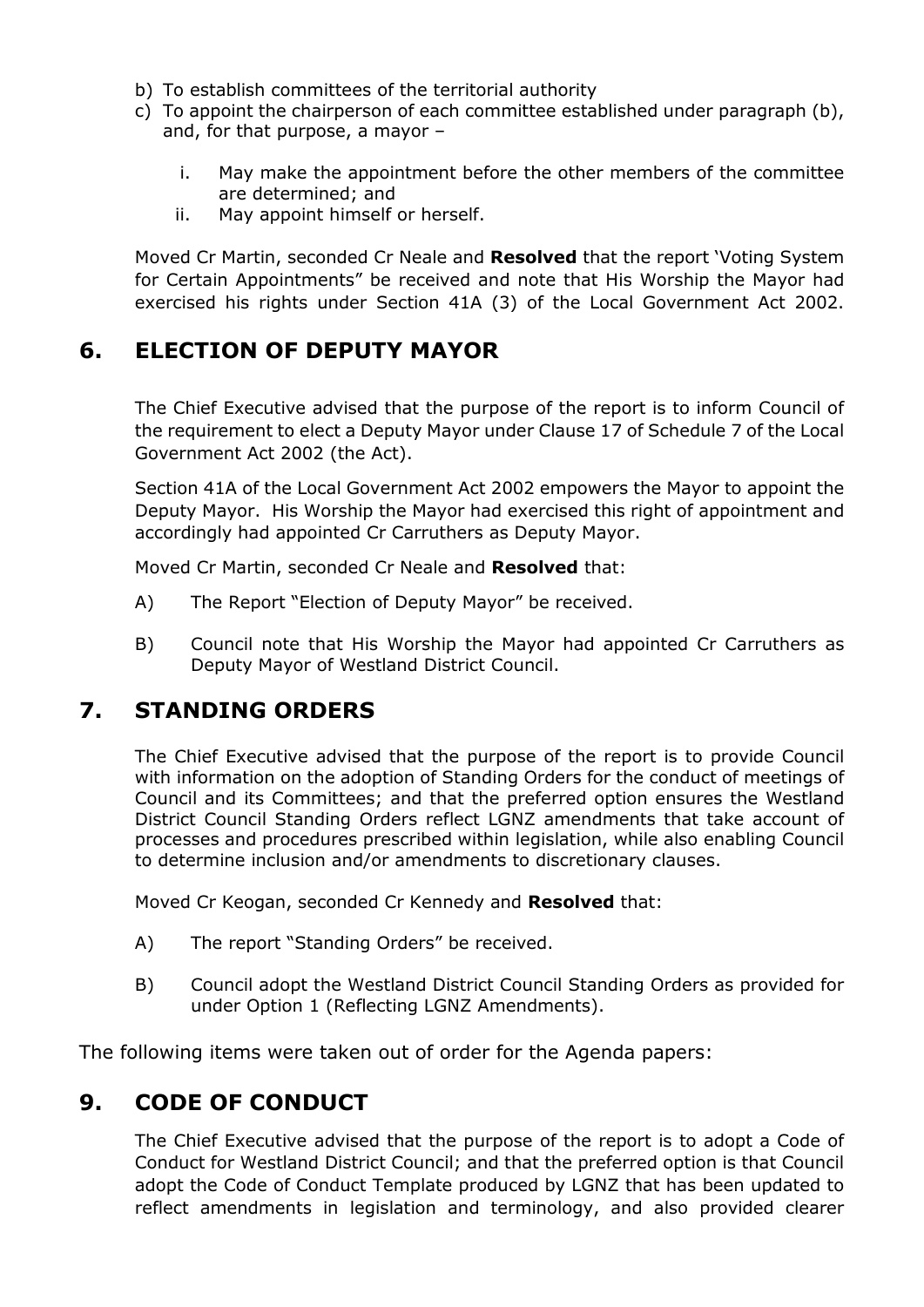guidelines around the way breeches of the Code and complaints, should be managed.

The Chief Executive advised that receipt of a complaint under the Code, whether from a member (because the complaint involves the Mayor/Chair) or from the Mayor/Chair after an initial assessment, the Chief Executive will refer the complaint to an investigator selected from a list agreed at the start of the triennium. The CE advised that a report will come back to Council regarding a list of independent investigators.

Moved Cr Hart, seconded Cr Neale and **Resolved** that:

- A) The report "Code of Conduct" be received.
- B) Council adopts the Code of Conduct template produced by Local Government New Zealand, attached to the Agenda as Appendix 1.

# **8. DECLARATIONS (CONFLICTS) OF INTEREST**

The Chief Executive advised that the purpose of the report is to inform members about the Declarations of Interest statement that is included on order papers for Council and Committee Meetings, and Clauses 20.7 and 20.8 of the Westland District Council Standing Orders.

Moved Cr Kennedy, seconded Cr Davidson and **Resolved** that the Report "Declarations (Conflicts) of Interest" be received.

#### **9. LEGISLATION AFFECTING MEMBERS**

The Chief Executive advised that the purpose of the report is to summarise key legislation that effects elected members and consisted of the following:

- Local Government Act 2002
- Local Government Act 1974
- Secret Commissions Act 1910
- Local Authorities (Members' Interests) Act 1968
- Local Government Official Information and Meetings Act 1987
- Health and Safety at Work Act 2015
- Crimes Act 1961
- Protected Disclosures Act 2000
- Financial Markets Conduct Act 2013
- Resource Management Act 1991
- Local Electoral Act 2001
- Local Government (Rating) Act 2002

Moved Cr Martin, seconded Cr Hartshorne and **Resolved** that the Report "Legislation Affecting Members" be received.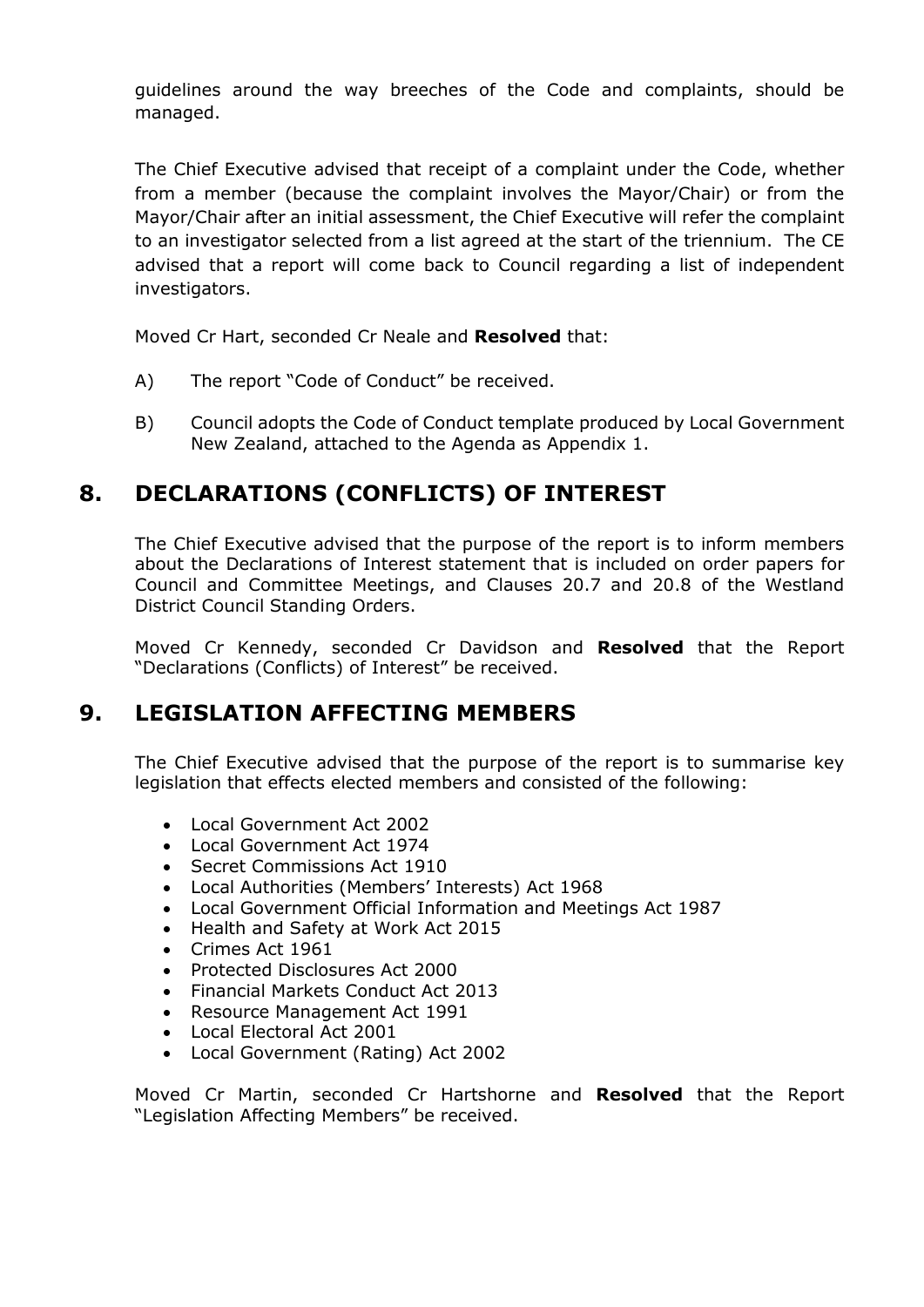# **10. STRUCTURE OF COUNCIL COMMITTEES**

The Chief Executive advised that the purpose of the report is to provide recommendations to the new Council for the structure of Council Standing Committees for the 2019-2022 Triennium.

Moved Cr Keogan, seconded Cr Hartshorne and **Resolved** that:

A) Council adopt 5 Standing Committees (Audit and Risk, Capital Projects and Tenders, Economic Development, Planning and Regulatory Services, Community Development) and a CE's Review Committee noting the amendment of the name of the Community Services Committee to Community Development Committee:



B) Council adopts the proposed meeting schedule provided in Appendix 2 of the report to Council with the meeting times of:

| <b>Meeting</b>                             | <b>Time</b> |
|--------------------------------------------|-------------|
| <b>Council Meeting</b>                     | $1.00$ pm   |
| Audit and Risk Committee                   | 3.00 pm     |
| Capital Projects and Tenders Committee     | 3.00 pm     |
| Economic Development Committee             | 3.00 pm     |
| Planning and Regulatory Services Committee | 3.00 pm     |
| <b>Community Development Committee</b>     | 5.30 pm     |

C) Council adopt the Committee Chairs and Membership as follows:



D) Cr Davidson be appointed to the Capital Projects and Tenders Committee.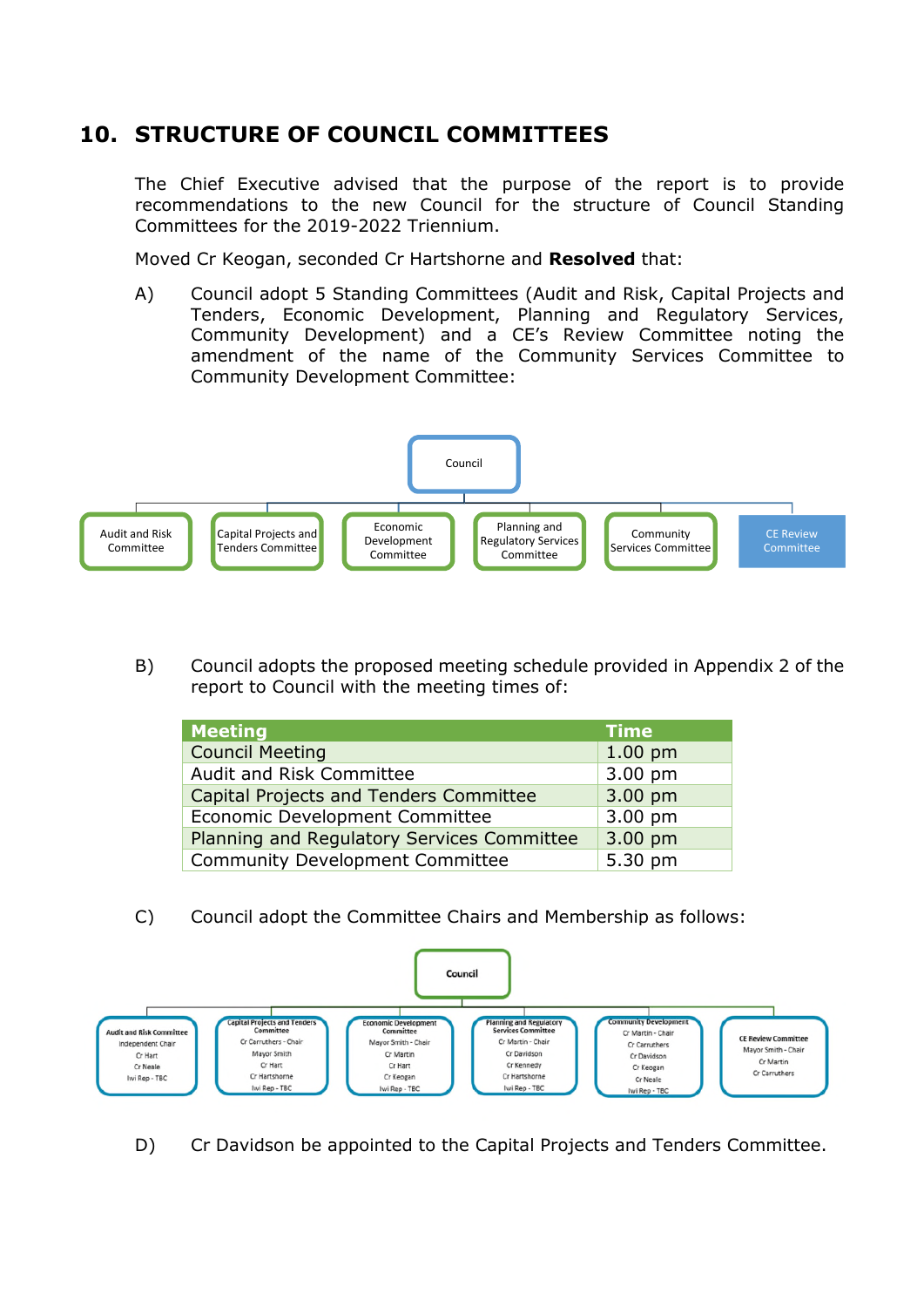# **11. ELECTED MEMBERS REMUNERATION**

The Chief Executive advised that the purpose of the report is to advise elected members of recommended changes to the remuneration which will be paid to members for the new term of the Council, as a consequence of changes proposed to the Committee Structure.

The Group Manager: Corporate Services then tabled an amended Elected Members Remuneration Schedule as follows:

| <b>Remuneration</b>               | <b>From 18th October</b><br>2019 | Day after official result |                                    |
|-----------------------------------|----------------------------------|---------------------------|------------------------------------|
| <b>Mayor</b>                      | 90,500                           |                           |                                    |
| <b>Deputy Mayor</b>               | 47,913                           |                           | Deputy Mayor Carruthers<br>+ chair |
| <b>Councillors</b>                | 22,527                           |                           |                                    |
| <b>Councillors</b>                | 22,527                           |                           |                                    |
| <b>Councillors</b>                | 22,527                           |                           |                                    |
| <b>Councillors</b>                | 22,527                           |                           |                                    |
| <b>Councillors</b>                | 22,527                           |                           |                                    |
| <b>Councillors</b>                | 22,527                           |                           |                                    |
| <b>Councillors Inc chair</b>      | 37,255                           | Committee                 | $Cr$ Martin $+$ chair              |
| <b>Total pool (not inc Mayor)</b> | 220,330                          |                           |                                    |
| <b>Cr Carruthers total</b>        | 47,913                           |                           |                                    |
| <b>Cr Martin total</b>            | 37,255                           |                           |                                    |

It was noted that staff will investigate remuneration of Iwi Representatives.

Moved Cr Hartshorne, seconded Cr Neale and **Resolved** that:

- A) Council receives the report "Elected Members Remuneration"
- B) Council advise the Remuneration Authority of the changes to the Committee Structure, and the proposed allocation of the remuneration pool as amended.
- C) Council provides a car as a Mayoral vehicle for Mayor Smith with full private use of the vehicle.

# **12. PROPOSED SCHEDULE OF MEETINGS FOR NOVEMBER/DECEMBER 2019**

Moved Cr Hart, seconded Cr Keogan and **Resolved** that Council adopt the schedule of meetings for the remainder of 2019 as follows:

| <b>Date</b> | <b>Meeting</b>                                                                       | Time              |
|-------------|--------------------------------------------------------------------------------------|-------------------|
| 31 October  | Extraordinary Council Meeting to adopt the 2018-2019 3.00 pm<br><b>Annual Report</b> |                   |
| 28 November | <b>Council Meeting</b>                                                               | $1.00 \text{ pm}$ |
| 12 December | <b>Council Meeting</b>                                                               | $1.00$ pm         |